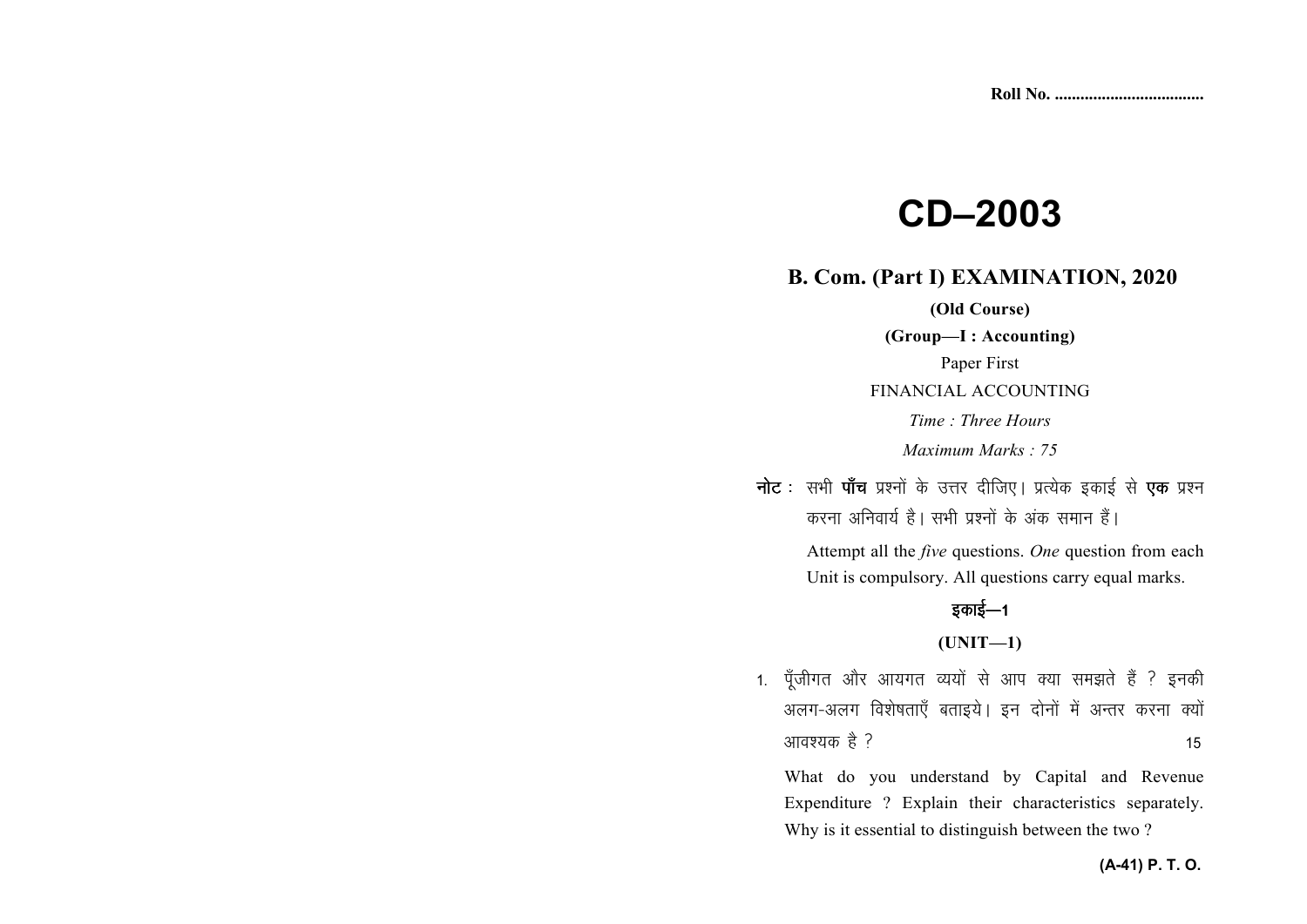(*Or*)

निम्नलिखित व्यवहारों के लिए जर्नल प्रविष्टियाँ कीजिए:

### 2018

### जनवरी

- l सुरेश से 20% व्यापारिक कटौती और 5% नकद कटौती<br>———————————————————— पर ₹ 20,000 का माल नकद खरीदा।
- $5$  ) राजीव से 20% की व्यापारिक कटौती पर ₹ 8,000 सूची मुल्य का माल खरीदा।
- $6$  ) खराब होने के कारण राजीव को ₹ 700 सूची मूल्य का माल लौटाया।
- 10 ₹ 200 का माल बेचा।
- 12 हरीश को **₹** 2,000 सूची मूल्य का माल नकद बेचा, कटौती—व्यापारिक 5% और नकदी 1% ।
- $21$  ₹ 5,000 सूची मूल्य का माल सोहन को 6% की व्यापारिक कटौती पर बेचा। उसने 60% राशि नकद दे<br><del>-0</del> \* दी है।

Pass Journal entries in respect of the following transactions :

2018

January

- 1 Purchased goods from Suresh for cash at a list price of  $\bar{\tau}$  20,000 at trade discount of 20% and cash discount of 5%.
- 5 Purchased goods from Rajeev at a list price of  $\bar{\xi}$  8,000 at 20% trade discount.
- 6 Returned goods of a list price of  $\bar{\tau}$  700 to Rajeev as it was defective.
- 10 Sold goods worth ₹ 200.
- 12 Sold to Harish for cash goods of a list price of  $\bar{\xi}$  2,000 at a Trade discount of 5% and Cash discount of 1%.
- 21 Sold to Sohan at a Trade discount of 6% and cash discount of 1% goods of the list price of $\bar{\xi}$  5,000. He has paid 60% amount in cash.

## डकाई $-2$ **(UNIT—2)**

2. त्रदियों या अशद्धियों के संशोधन का क्या आशय है ? त्रदि la'kks/ku dh izeq[k fof/k;ksa dks le>kb,A 15 What is the meaning of Rectification of Errors ? Give their advantages. Explain the main methods of Rectification of Errors.

### अथवा

### (*Or*)

संतोष शर्मा की पुस्तकों में 31 मार्च, 2019 को समाप्त होने वाले  $q$ वर्ष के लिए शेष निकाले गये:

| खातों के नाम    | Dr.    | Cr.    |
|-----------------|--------|--------|
|                 | (3)    | (3)    |
| पूँजी           |        | 10,000 |
| हाथ में रोकड़   | 1,500  |        |
| बैंक अधिविकर्ष  |        | 2,000  |
| क्रय एवं विक्रय | 12,000 | 15,000 |
| वापसी           | 1,000  | 2,000  |
| स्थापना प्रभार  | 2,500  |        |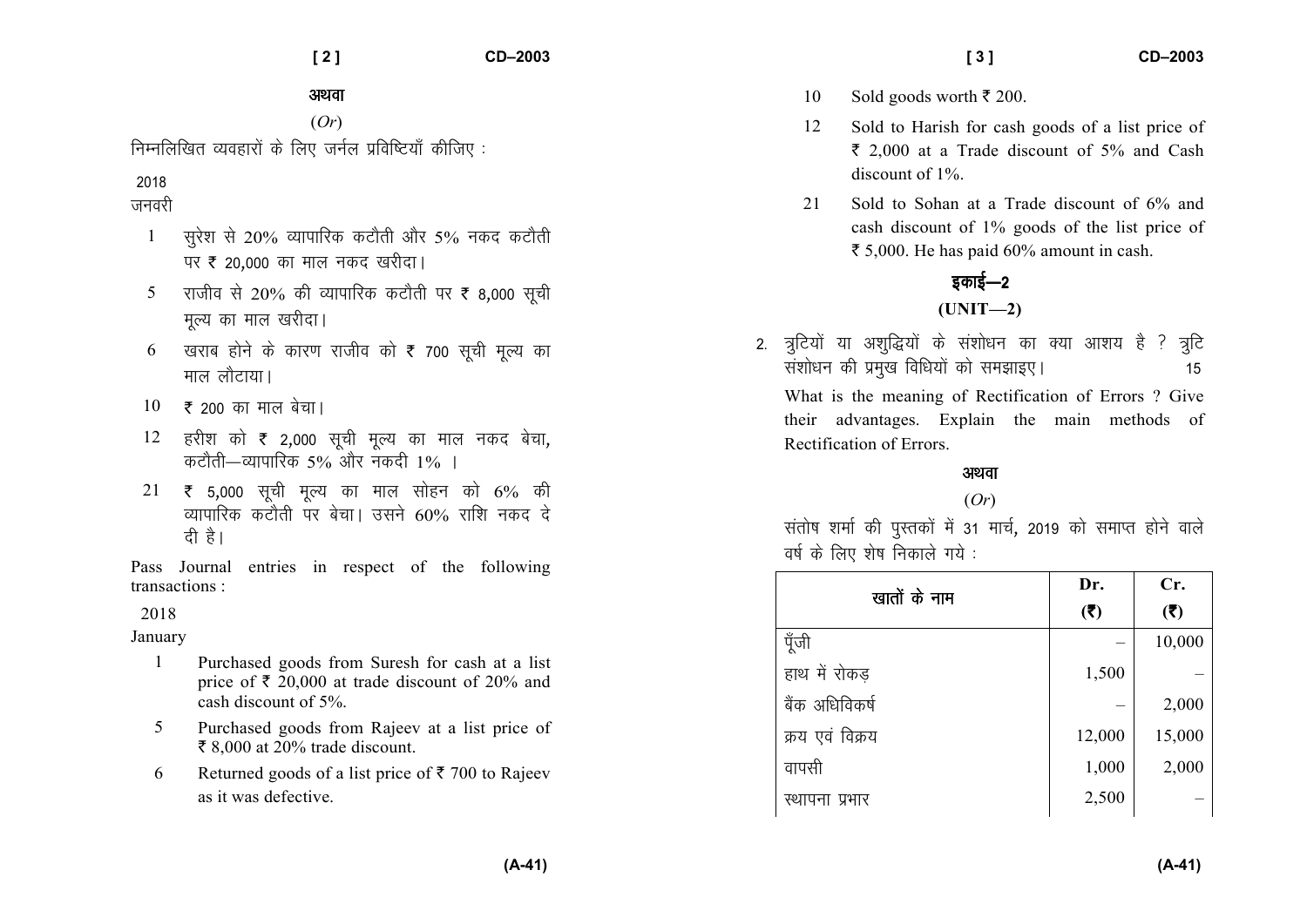| कर एवं बीमा                   | 500    |        |
|-------------------------------|--------|--------|
| विविध देनदार व लेनदार         | 5,000  | 2,000  |
| कमीशन                         |        | 500    |
| विनियोग                       | 4,000  |        |
| स्कंध (1 जनवरी, 2019)         | 3,000  |        |
| आहरण                          | 1,400  |        |
| फर्नीचर                       | 600    |        |
| प्राप्य विपत्र एवं देय विपत्र | 3,000  | 2,500  |
|                               | 35,000 | 35,000 |

31 दिसम्बर, 2019 को व्यापार एवं लाभ-हानि खाता तथा चिड़ा बनाइये | निम्नलिखित सूचनाओं का भी समावेश कीजिए:

- $(i)$  वेतन ₹ 100, कर ₹ 200 अदत्त हैं लेकिन बीमा के ₹ 50 पूर्वदत्त हैं।
- (ii) कमीशन के ₹ 100 अग्रिम प्राप्त हैं जो कि आगामी वर्ष में किये जाने वाले कार्य से सम्बन्धित हैं।
- (iii) विनियोगों पर अर्जित ब्याज  $\bar{\tau}$  210, अधिविकर्ष पर देय ब्याज  $\bar{\tau}$  300 है।
- (iv) डूबत ऋण पर संचय पर ₹ 1,000 बनाये रखना है।
- $(v)$  फर्नीचर पर 10% ास लगाइए।
- (vi) 31 दिसम्बर, 2019 को स्कंध का मुल्यांकन ₹ 4,500 पर

किया गया।

The following balance are extacted for the year ending 31st March, 2019 from the books of Mr. Santosh Sharma :

| <b>Name of the Accounts</b>         | Dr.    | Cr.    |
|-------------------------------------|--------|--------|
|                                     | (5)    | (5)    |
| Capital                             |        | 10,000 |
| Cash in hand                        | 1,500  |        |
| Bank overdraft                      |        | 2,000  |
| Purchases and Sales                 | 12,000 | 15,000 |
| Returns                             | 1,000  | 2,000  |
| <b>Establishment Charges</b>        | 2,500  |        |
| Taxes and Insurance                 | 500    |        |
| <b>Sundry Debtors and Creditors</b> | 5,000  | 2,000  |
| Commission                          |        | 500    |
| Investment                          | 4,000  |        |
| Stock (1st Jan., 2019)              | 3,000  |        |
| Drawing                             | 1,400  |        |
| Furniture                           | 600    |        |
| Bills Receivable and Payable        | 3,000  | 2,500  |
|                                     | 35,000 | 35,000 |

You are required to prepare Trading and Profit & Loss Account and Balance Sheet on 31st December, 2019 taking into account the following information :

(i) Salaries  $\bar{\tau}$  100, Taxes  $\bar{\tau}$  200 are outstanding but  $\bar{\tau}$  50 for Insurance is prepaid.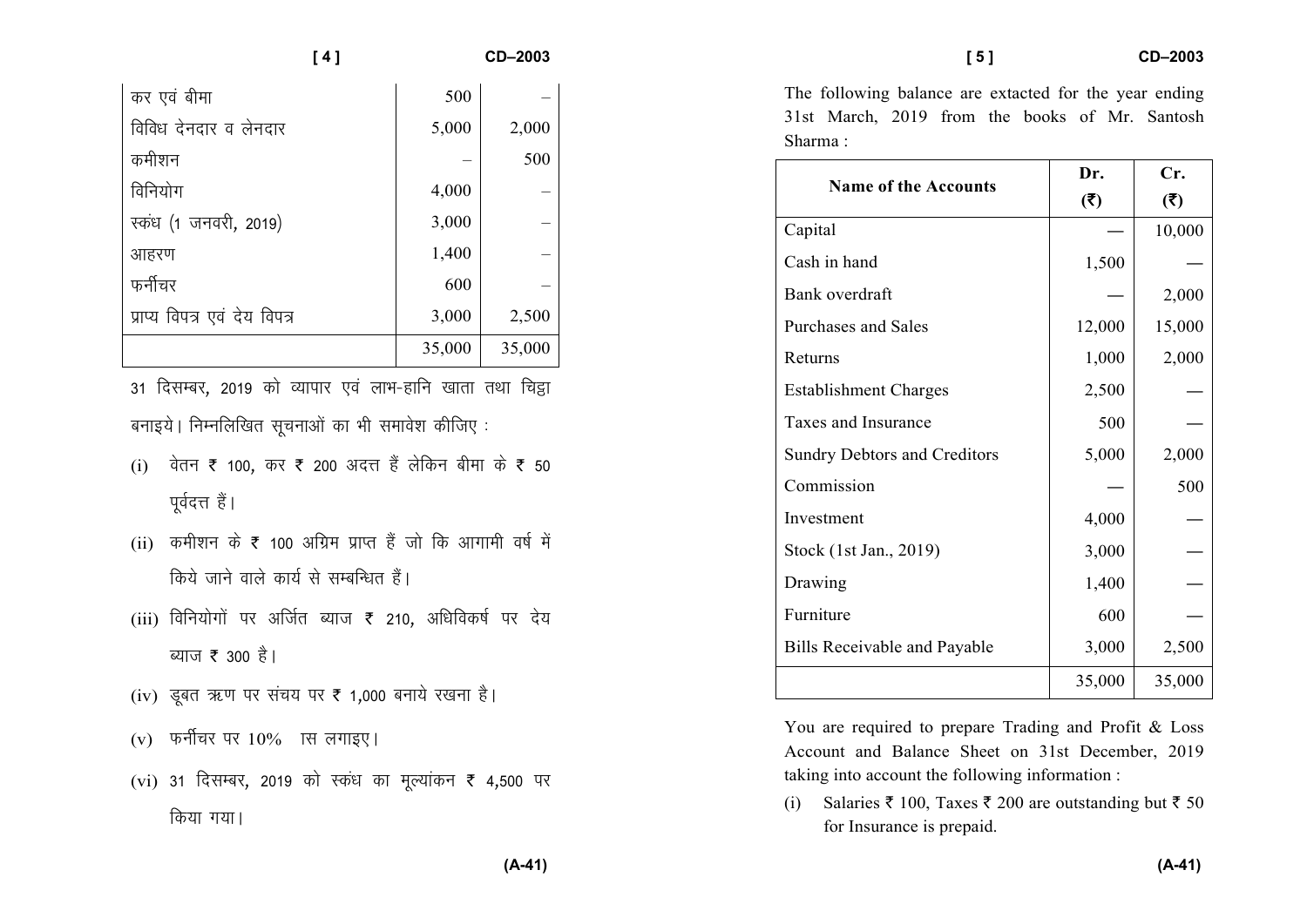- (ii) Commission  $\bar{\tau}$  100 has been received in advance for work to be done next year.
- (iii) Interest accrued on Investment  $\bar{\tau}$  210. Interest to be paid on Overdraft  $\bar{\tau}$  300.
- (iv) Bad debts reserve is to be maintained  $\bar{\tau}$  1,000.
- (v) Depreciation on Furniture at 10%.
- (vi) Stock on 31st December, 2019 is valued at  $\bar{\tau}$  4,500.

# डकाई—3

# **(UNIT—3)**

3. एक कम्पनी ने 1 अप्रैल, 2016 को एक पराना संयन्त्र ₹ 37,000 में क्रय किया और उसी समय मरम्मत पर ₹ 2,000 व्यय किये तथा उसको स्थापित करने में ₹ 1,000 व्यय किये।

1 अक्टूबर, 2017 को उसने एक दुसरा संयंत्र ₹ 10,000 में क्रय किया। प्रथम संयंत्र जो 1 अप्रैल, 2016 को खरीदा गया था, 1 अक्टबर, 2018 को ₹ 28,000 में बेच दिया। इसी तिथि को एक संयंत्र ₹ 25,000 में खरीदा। दसरा संयंत्र जो ₹ 10,000 में खरीदा गया था, 1 अक्टूबर, 2019 को ₹ 2,000 में बेच दिया गया।

ास संयंत्र के प्रारम्भिक मूल्य पर 10% वार्षिक की दर से प्रतिवर्ष 31 मार्च को लगाया जाता था। कम्पनी ने वित्तीय वर्ष 2017-18 से ास (अवक्षयण) पद्धति में परिवर्तन कर क्रमागत ास पद्धति से  $15\%$  वार्षिक अवक्षयण लगाना प्रारम्भ किया। 1 अप्रैल, 2016 से pkj o"kks± ds fy, la;a= [kkrk cukb,A 15

A company purchased as second-hand machinery on 1stApril, 2016 for  $\bar{\tau}$  37,000 and immediately spent  $\bar{\tau}$  2,000 on its repairs and  $\bar{\tau}$  1,000 on its erection.

On 1st October, 2017, it purchased another machinery for  $\bar{\tau}$  10,000 and on 1st October, 2018 it sold off the first machinery for  $\bar{\tau}$  28,000 which was purchased on 1st April, 2016. On the same date it purchased a machinery for

 $\bar{\xi}$  25,000. On 1st October, 2019; the second machinery purchased for  $\bar{\tau}$  10,000 was sold off for  $\bar{\tau}$  2,000. Depreciation was provided on machinery  $\omega$  10% p. a. on the original cost annually on 31st March. In financial year 2017-18, however the company changed the method of providing depreciation and adopted the written downvalue method, the rate of depreciation being 15% per annum. Give the Machinery Account for the four years commencing from 1st April, 2016.

### अथवा

### (*Or*)

गैर-व्यापारिक संस्थाओं द्वारा रखी जाने वाली पुस्तकें तथा तैयार किये जाने वाले खातों का विवरण दीजिए। इन संस्थाओं के खाते कैसे बनाये जाते हैं ? इन खातों के नमूने दीजिए।

Give description of the books to be kept and the Accounts to be prepared by the non-trading institutions ? How are the accounts of these institutions prepared ? Give specimen of these accounts.

### डकाई—4

### **(UNIT—4)**

4 - शाखा खाता से क्या अभिप्राय है ? शाखाएँ कितने प्रकार की होती हैं ? उनमें लेखा करने के क्या नियम हैं ?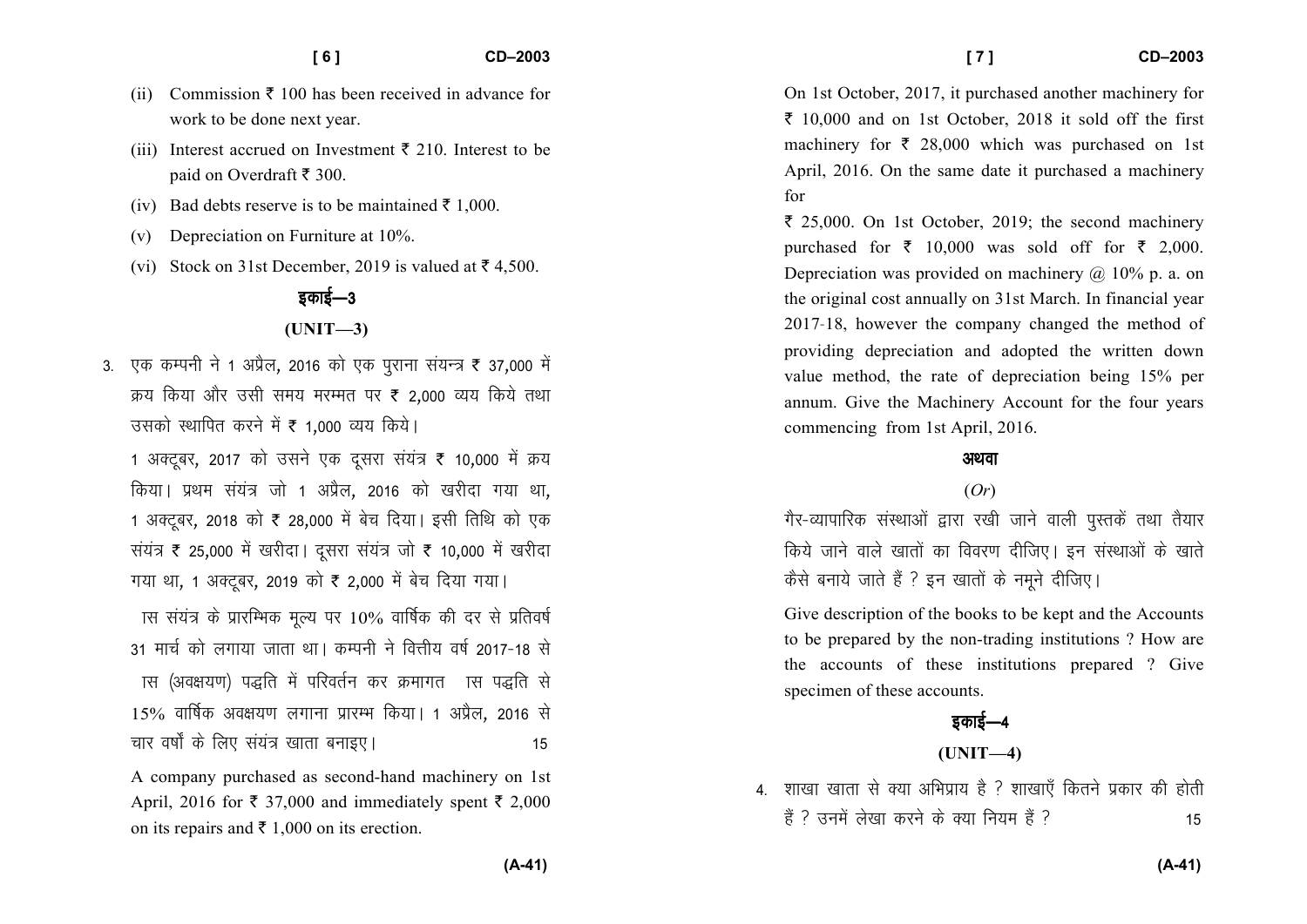What is meant by Branch Account ? How many types ofbranches are there ? What are the rules of making record in them ?

### अथवा

(*Or*)

एक टैक्सी कम्पनी ने दो कारें किराया-क्रय पद्धति से खरीदीं जिनका भुगतान निम्नलिखित शर्तों के अधीन होना था:

अनुबन्ध के हस्ताक्षर के समय **₹** 3,00,000; प्रथम वर्ष के अन्त में ₹ 5,00,000; द्वितीय वर्ष के अन्त में ₹ 3,60,0000 और तृतीय वर्ष के अन्त में **₹** 3,30,000 | अन्य कोई राशि देय नहीं थी | ब्याज  $10\%$  प्रतिवर्ष की दर से लगाया जाता है। एस. एसमान शेष पद्धति से 20% की दर से अपलिखित किया जाना था। क्रेता कम्पनी की पस्तकों में आवश्यक प्रपंजी (खाताबही) लेखे

कीजिए।

A Taxi Company purchased two cars on Hire-purchase system and payment were to be made under the following terms :

On signing the agreement  $\bar{\tau}$  3,00,000; at the end of first year ₹ 5,00,000; at the end of second year ₹ 3,60,000 and at the end of third year  $\bar{\tau}$  3,30,000. Nothing more was payable. Interest was reckoned @ 10% per annum. Depreciation had to be written-off  $\omega$  20% on the Diminishing Balance method.

Give necessary Ledger Accounts in the books of the Purchaser.

 **[ 9 ] CD–2003** 

5 - साझेदार के अवकाश ग्रहण से क्या आशय है ? अवकाश ग्रहण के समय ख्याति के सम्बन्ध में क्या नियम हैं ? उन्हें समझाने के लिए .<br>पंजी प्रविष्टियाँ दीजिए।

What do you mean by Retirement of a Partner ? What are the rules regarding goodwill at the time of retirement of a partner ? Give necessary Journal entries to make them understand.

#### अथवा

#### (*Or*)

संजय और मनोज साझेदार हैं जो 2:1 के अनुपात में लाभ-हानि बाँटते हैं। उनकी पूँजी क्रमशः ₹ 15,000 तथा ₹ 10,000 है। प्रत्येक साझेदार की पँजी पर 5% वार्षिक ब्याज दिया जाता है और मनोज को ₹ 3,600 वार्षिक वेतन दिया जाता है जिसे उसने नहीं निकाला है। वित्तीय वर्ष 2015-16 में संजय ने ₹ 1,200 तथा मनोज ने ₹ 3,000 निकाले। मनोज को वेतन देने के पश्चात् तथा पूँजी पर ब्याज देने के पूर्व के लाभ ₹ 8,000 हुए। मैनेजर को कमीशन के लिए इस राशि पर 7.5% का प्रावधान करना है। साझेदारों के पूँजी एवं चाल खाते बनाइए :

- (अ) जबकि पँजी अस्थायी है।
- $\sigma$ (ब) जबकि पँजी स्थायी है।

Sanjay and Manoj are partners and their Profit & Losses are in the ratio of 2 : 1. Their capitals are  $\bar{\tau}$  15,000 and